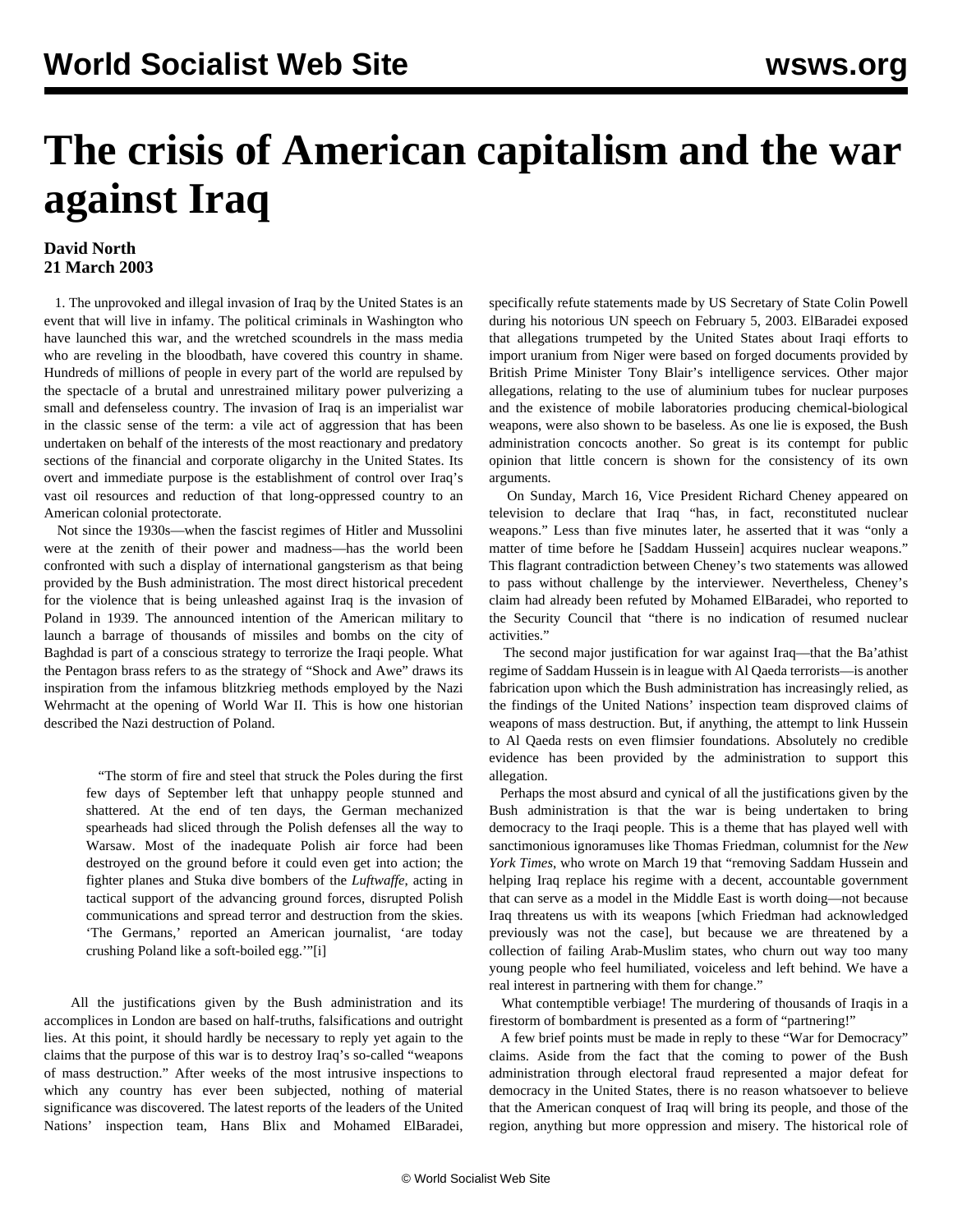the United States in the Middle East is a bloody record of crimes against the people of that part of the world. Every major ally of the United States in the Middle East and northern Africa—Morocco, Egypt, Saudi Arabia, Kuwait, Jordan and Turkey—has been cited by the State Department for gross abuses of human rights. Israel, that exemplar of American-supported democracy, rules over the Palestinian people on the basis of naked terror. The methods of rule employed by the Zionists in the occupied territories increasingly resemble those used by the Nazis against the Jews in Warsaw. In Iran, a quarter-century of brutal oppression under a dictator installed by the CIA, after it had orchestrated the overthrow of a popular nationalist government, led to the revolution of 1979. That power subsequently fell into the hands of right-wing Islamic fundamentalists was largely a consequence of the CIA-supervised destruction of the mass socialist-led opposition to the regime of the Shah.

 The regime of Saddam Hussein is itself a by-product of the murderous efforts of the United States, throughout the 1950s, 1960s and even into the 1970s, to liquidate the socialist workers' movement that once represented a significant political force in the Middle East. The coup d'etat of February 8, 1963 that overthrew the left nationalist Qasim regime and brought the Ba'athists to power for the first time was organized with the support of the CIA. An authoritative Egyptian journalist, Mohamed Haikal, reported what he had been told by Jordan's King Hussein:

 "Permit me to tell you that I know for a certainty that what happened in Iraq on 8 February had the support of American intelligence. Some of those who now rule in Baghdad do not know of this thing, but I am aware of the truth. Numerous meetings were held between the Ba'ath party and American Intelligence, the more important in Kuwait. Do you know that ... on 8 February a secret radio beamed to Iraq was supplying the men who pulled the coup with the names and addresses of the Communists there so that they could be arrested and executed."[ii]

 It was in such bloody operations that Saddam Hussein first emerged as a major figure in the Ba'ath movement. Later in his career he would again find favor with the United States. It supported his bloody purge of Iraqi Communists in 1979 that played a crucial role in his consolidation of power. Hussein's decision to go to war against Iran in 1980 was encouraged by the United States, which provided him with material and logistical support for the next eight years. Much of the stockpile of biological agents that Hussein built up in the 1980s was provided by an American company, the American Type Culture Collection of Manassas, Virginia. This was done with the explicit approval of the Reagan-Bush administration. "ATCC could never have shipped these samples to Iraq without the Department of Commerce's approval for all requests," said Nancy J. Wysocki, vice president for human resources and public relations at the American Type Culture Collection, a nonprofit organization that is one of the world's leading biological supply houses. "They were sent for legitimate research purposes."[iii]

 Aside from these and other important details of the long and unsavory relationship between the United States and Saddam Hussein, the attempt to invoke democratic ideals as an excuse for attacking Iraq ignores one essential democratic principle: that of national self-determination. The invasion and conquest of the country, and establishment of a military protectorate under would-be Generalissimo Tommy Franks, constitute a complete violation of Iraq's national sovereignty.

 None of the arguments advanced by the Bush administration and its media apologists—quite aside from their underlying lack of credibility—provide a legal justification for war. It must be stressed, however, that prior to its attack on Iraq the Bush administration had already proclaimed a new strategic doctrine that asserted the legitimacy of "preventive" or "pre-emptive" war—that is, Washington reserved the right to attack any country that it judged to be a potential threat to the United States. On this basis, there is not a single country in the world that might not find itself, at one point or another, under attack by the United States. In his address to the nation on March 17, Bush formally invoked this doctrine as his final justification for attacking Iraq: "We are acting now because the risk of inaction would be far greater. In one year, or five years, the power of Iraq to inflict harm to free nations would be multiplied many times over." In other words, the United States will attack Iraq while it is still defenseless, and not for actions that it has taken, but for actions that it may be able to take at some unspecified time in the future. This doctrine, which has no basis in international law, embraces war and conquest as a legitimate policy option. The invasion of Iraq is seen as the first in a series of "wars of choice" that will be initiated in pursuit of the unchallengeable world hegemony of the United States. Potential rivals are to be destroyed before they can become a major threat.

 2. The unabashed glorification of war as a legitimate instrument of global imperialist *realpolitik* represents a dreadful political and moral regression. A significant body of international law was developed on the basis of the bloody experiences of the first half of the twentieth century. The carnage of World War I between 1914 and 1918, which killed tens of millions of people, led to a furious controversy over responsibility for the outbreak of hostilities—the question of "war guilt." Underlying this debate was the essential idea that the decision of a government to initiate and utilize war as a means of achieving certain policy objectives—whatever they might be—was a criminal act. While the underlying reasons for the outbreak of war in 1914 were certainly complex, there emerged a substantial body of evidence that the decisions of the German government were principally responsible. That government decided, for reasons of policy, to exploit circumstances created by the assassination of the Austrian Archduke in Sarajevo in a manner that was calculated to lead to war.

 The issue of "war guilt" assumed even greater significance at the end of World War II. The undoubted responsibility of the Third Reich for the outbreak of war in 1939 led to the decision of the Allied powers, of which the United States was the most powerful representative, to place the former leaders of the German state on trial.

 In framing the legal principles upon which the prosecution of Nazi leaders at Nuremberg was to be based, the American attorney Telford Taylor insisted that the purpose of the trials was not to determine all the varied causes for World War II. Rather, a more specific issue was at stake. As Taylor wrote in a memo to the lead American prosecutor, Robert Jackson: "The question of causation is important and will be discussed for many years, but it has no place in this trial, which must rather stick rigorously to the doctrine *that planning and launching an aggressive war is illegal, whatever may be the factors that caused the defendants to plan and to launch*. Contributing causes may be pleaded by the defendants before the bar of history, but not before the tribunal."[iv] [Emphasis added]

 It was well understood in 1946 that the Nuremberg trial was establishing a major legal precedent. The basic purpose of the trial was to establish as a matter of international law that planning and launching an aggressive war was a criminal act. The representatives of the United States insisted on this principle, and acknowledged that the United States would be bound by it. As Jackson wrote: "If certain acts of violation of treaties are crimes, they are crimes whether the United States does them or whether Germany does them, *and we are not prepared to lay down a rule of criminal conduct against others which we would not be willing to have invoked against us*."[v]

 The "war of choice" being launched by the Bush administration is in no legal sense fundamentally different from the decisions and actions for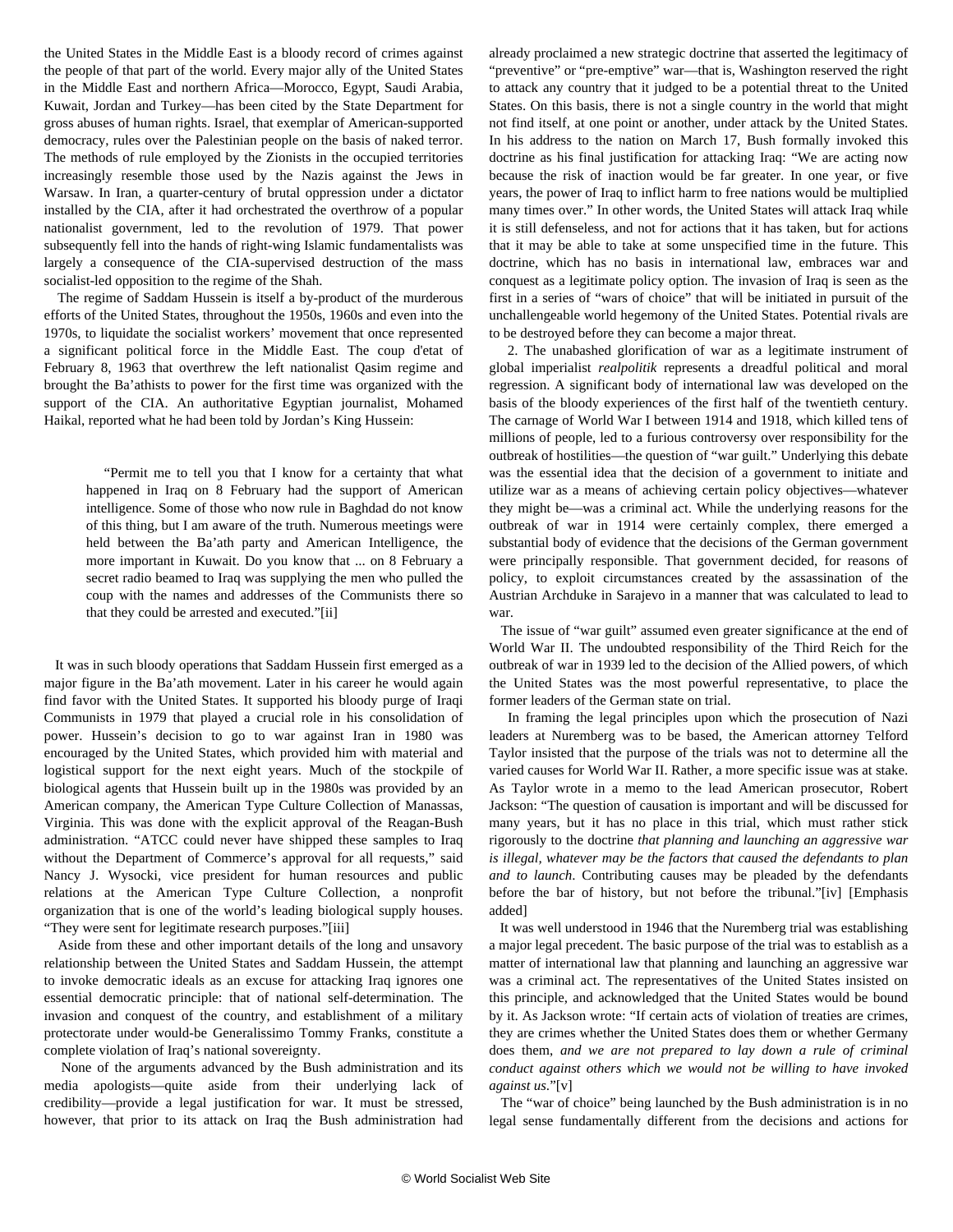which the Nazi leaders were tried and hanged in October 1946. The US government knows this very well, and that is why it refuses to accept the jurisdiction of the International Criminal Court at The Hague.

 3. That the United States is the instigator of this war is beyond question. The principal objective of the war is to seize control of Iraq's oil resources. All efforts to deny the central role of oil in the American drive to conquer Iraq reek of dishonesty and cynicism. No other natural resources have played such a central role in the political and economic calculations of American imperialism over the last century as oil and natural gas. Involved in this central preoccupation is not only the profits of American-owned oil conglomerates—though this is by no means an insignificant concern. American industry, the stability of America's financial-monetary structure and its dominant world position are all dependent upon unimpeded access to, and control of, the vast oil resources of the Persian Gulf and, more recently, the Caspian Basin.

 The history of American foreign policy and military strategy over the last three decades can be studied, from a purely economic standpoint, as a response to the "oil shock" of 1973, when the oil embargo declared by leading Arab oil producers in response to the Arab-Israeli War of that year led to a quadrupling of petroleum prices—a development that staggered the American and world capitalist economy. The second oil shock in the aftermath of the Iranian Revolution in 1979 led to the proclamation of the Carter Doctrine, which declared unimpeded access to the Persian Gulf to be a major strategic concern of the United States. This set the stage for the massive buildup of US military forces that has proceeded without interruption for the last 23 years.

 The world position of the United States as the principal imperialist power depends not only on preserving its own unimpeded access to oil, but also on its ability to determine how much of this diminishing natural resource is available to other countries—especially to present-day or potential rivals. The approach the United States has taken to this international geo-political aspect of oil as a critical resource has been profoundly affected by the most significant political event of the last quarter of the twentieth century—the dissolution of the USSR.

 The collapse of the Soviet Union was interpreted by the American ruling elite as an opportunity to implement a sweeping imperialist agenda that had been impossible in the aftermath of World War II and during nearly a half-century of Cold War. Proclaiming the arrival of a "unipolar moment," the United States set out to prevent, as a principal strategic objective, the emergence of another power—whether a newly-unified Europe, Japan, or, potentially, China—that might challenge its dominant international position. Aware of the significant decline in the position of the United States in the world economy, the strategists of American imperialism came to see its overwhelming military power as the principal means by which the United States could effect a fundamental reordering of the world in its own interests. Within this context, the use of military power to establish effective control of oil producing regions and the worldwide distribution of this essential resource was transformed from a strategic idea into a concrete plan of action.

 4. To recognize the centrality of oil in the geo-political calculations of the United States does not mean, however, that it provides a full and complete explanation of the war against Iraq and the general embrace of militarism. The manner in which the United States, or another capitalist country, identifies and defines its critical interests, and the means by which it seeks to secure them, is not merely the product of simple economic calculations. Rather, these calculations, however critical, are fundamentally influenced and shaped by the whole structure and internal dynamic of the given society. From this standpoint, the invasion of Iraq is the manifestation of deep and malignant social and political contradictions in the American body politic.

 There is no impenetrable barrier that separates domestic and foreign policy. They represent interdependent components of the class policy

elaborated by the dominant strata of the ruling elite. While subject to the continuous pressure of global economic forces, the foreign policy pursued by the ruling elite reflects, complements and projects its essential domestic interests.

 Nearly 60 years have passed since the end of World War II. An examination of this period reveals very clearly the correlation of domestic and foreign policy. These 60 years can be bisected into two eras. During the first 30 years, between 1945 and 1975, the predominant tendency in American domestic policy was that of liberal social reform. In its foreign policy, the American bourgeoisie championed a version of liberal internationalism, rooted in various multilateral institutions. To be sure, these institutions served what were perceived by the American ruling class to be its own long-term interests. Moreover, the predominant tendency toward accommodation and compromise with the Soviet Union was always opposed by powerful sections of the capitalist class; and even within the framework of compromise the American bourgeoisie bitterly defended, even to the point of war, what it perceived to be its global interests. But under conditions of the immense expansion of the post-World War II economy, American capitalism considered social liberalism at home and liberal (and anti-communist) internationalism to be the most advisable policy.

 The end of this liberal era was foreshadowed in the weakening of the world economic order that had been established in 1944 (the Bretton Woods system). Its collapse in 1971 with the end of dollar-gold convertibility ushered in a period of mounting international economic instability—manifested especially in unprecedented price inflation—and a protracted decline within the United States of corporate profitability.

 The deterioration in the general world economic climate provoked a fundamental change in the domestic and foreign policy of the American ruling class. Within the United States, social policies that had been oriented toward limited wealth redistribution and somewhat reduced levels of social inequality were thrown into reverse. The election of Reagan to the presidency in 1980 was followed by major reductions in tax rates for the wealthiest Americans, massive cuts in social spending to alleviate the plight of the poorest Americans, and a general assault on the trade unions.

 The international component of this policy was the repudiation of "detente" with the Soviet Union and the general intensification of military pressure against national movements in the "Third World" that were seen as harmful to America's global interests.

 5. The aggressive policies of American imperialism produced the desired consequences: within the United States the living standards of the working class either stagnated or declined; within the so-called "Third World" there occurred a horrifying deterioration in the conditions of hundreds of millions of people. For the ruling class and the wealthiest sections of the upper-middle class, these policies produced benefits of which they could have only dreamed. Depressed wage levels within the United States, an inexhaustible supply of low-cost labor overseas, and the availability of cheap commodity prices, produced the ideal environment for the massive stock market boom of the 1990s (which, it should be recalled, began in the aftermath of the first Gulf War of 1991).

 The economic stability of American capitalism and, with it, the vast fortunes accumulated by its ruling elite in the course of the speculative boom on Wall Street became dependent, or, one might say, addicted, to depressed wage levels in the United States and the continuing supply from overseas of cheap raw materials (especially oil) and low-cost labor. The staggering enrichment of America's ruling elite during the last decade and the horrifying destitution of Latin America, Africa, Asia and the former USSR are interdependent phenomena. If a mathematician were to study the relationship between wealth accumulation in the United States and the social consequences of low commodity prices and the super-exploitation of labor overseas, he might be able to calculate how many millions of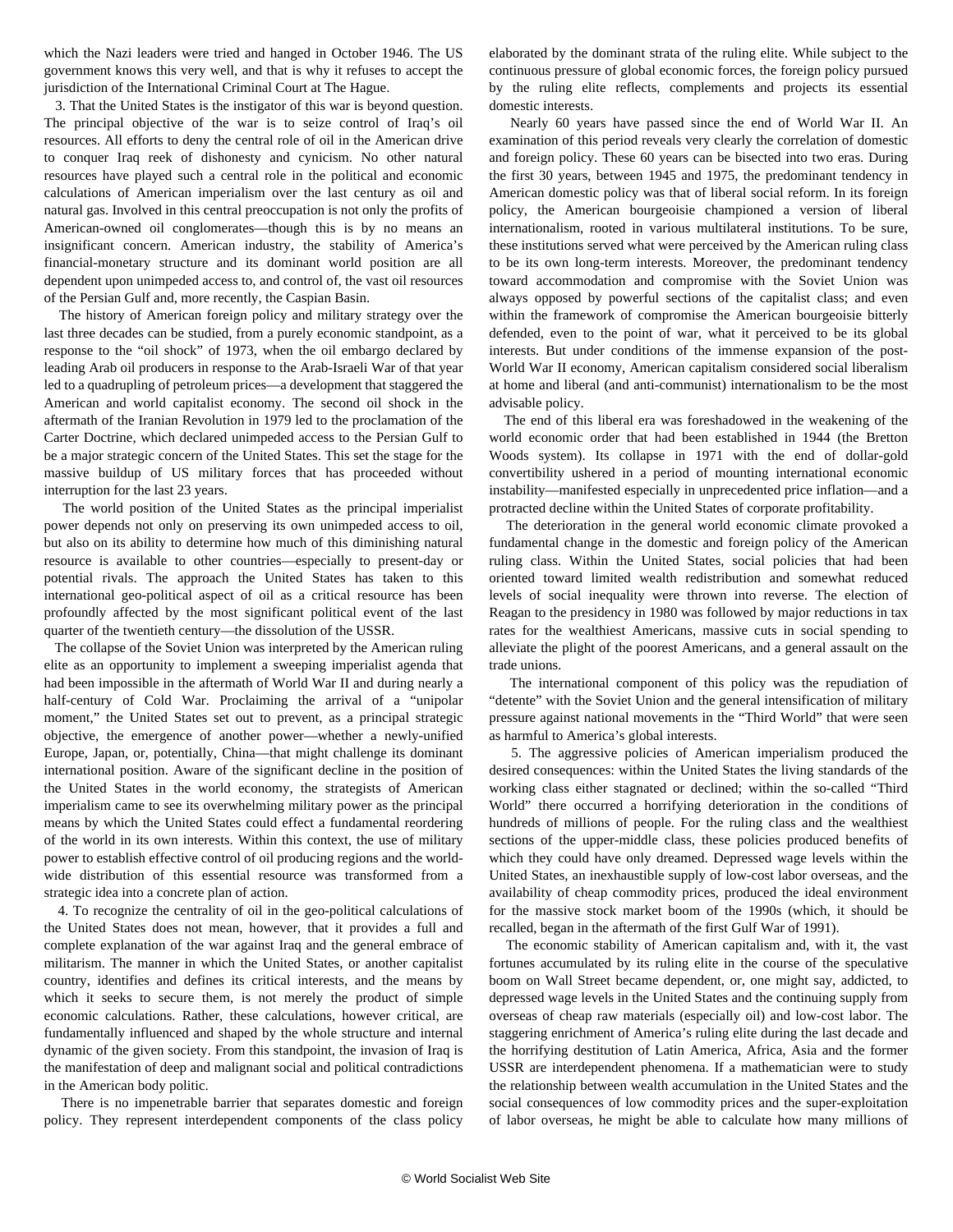premature poverty-induced deaths were collectively required in Africa, Asia, Eurasia and Latin America in order to harvest a new Wall Street billionaire.

 The American ruling elite is hardly unaware of the relationship between its own wealth and the exploitation and plundering of the great mass of the world's population. This relationship has created the objective basis for a social constituency for imperialist barbarism among a noisy, stupid, and arrogant milieu of *nouveau riche* spawned by the speculative boom of the 1980s and 1990s. It is this corrupt social element that dominates the mass media and imparts to the airwaves and press their distinctly egotistical, self-absorbed and generally reactionary characteristics. The brazen glorification of American militarism within the mass media reflects the correspondence of this stratum's self-interest with the geo-political ambitions of American imperialism. And so, Thomas Friedman of the *New York Times*, who epitomizes the outlook of the pro-imperialist *nouveau riche*, writes without the slightest sense of embarrassment, "I have no problem with a war for oil."

 The war against Iraq promises to produce a bonanza for the ruling elite. As *Stratfor*, an internet site that is closely attuned to the strategic aims of the US government, explained: "The biggest winners in the impending conflict will be the investors who are willing and able to scoop up cheap assets. Foreigners familiar with the region and its business practices, who have contracts there and an ability to tolerate risk, will find a host of investment opportunities in everything from telecommunications to manufacturing ... [F]or savvy investors who can take a risk, opportunities will be sublime."

This, in a nutshell, is the aim of "Operation Iraqi Freedom!"

 6. That such words could be put down on paper testifies to the almost indescribable levels of corruption and moral degradation that pervade the ruling elite of the United States. In the final analysis, the magnitude of corruption, which has metastasized throughout bourgeois society, is a social phenomenon with deep objective roots. The increasing crisis of the capitalist system, which finds its most critical and essential expression in the protracted depression in profit levels in the basic manufacturing industries, has generated an environment that has encouraged every form of fraud. Executives, lacking any confidence in the long-term growth in the real value of the assets for which they are supposedly responsible, devote themselves entirely to their own short-term self-enrichment. Where profits cannot be created legitimately, they are concocted through the fixing of books. The science of corporate management, one of the genuine achievements of American business in the first half of the twentieth century, has degenerated into the art of fraud and defalcation.

 7. The Bush administration is nothing other than the quintessential political expression of this social dung heap. Its vice president, Mr. Richard Cheney, divides his time between presiding over a secret government and working as a bag man for Halliburton, which continues to pay him more than a half million dollars a year. The secretary of the Army, Mr. Tom White, is a former high executive of Enron. Mr. Richard Perle, who has shaped administration policy on Iraq, holds secret business meetings with the arms merchant Khashoggi. As for the president himself, the elevation of this utter nobody—whose most notable characteristic is his personal sadism—will be seen by historians as the expression of the moral and intellectual degradation of the American ruling class. A class that could choose Mr. Bush as its leader is one that has, figuratively and literally, lost its head.

 8. There is still, despite everything, a real world. Beneath the glitz and glitter, the crisis of American capitalism is assuming gigantic proportions. Of the 50 states in the Union, well over a majority are on the verge of bankruptcy. The essential systems of social welfare are breaking down. The school systems are a shambles. If literacy were to be defined as the ability to write a paragraph without a grammatical error, less than one quarter of Americans would qualify as literate. The health-care system is

starved of funds and services are being cut back drastically. Entire industries face collapse. Within less than a year, much of the American airline industry will no longer exist. The massive diversion of resources to fund tax cuts for the wealthiest section of the population threatens national insolvency. The levels of social inequality exceed by far that of any other major capitalist country. A staggering percentage of the nation's wealth is in the hands of the wealthiest two percent of the population. A study by Kevin Phillips established that the annual income of the richest 14,000 families is greater than the annual income of the poorest 20,000,000 families.

 9. It is impossible to avoid the conclusion that the extremely militaristic evolution of American foreign policy is, to a significant extent, an attempt by the ruling elite to deal with the dangers posed by the ever-increasing levels of social tension within the United States. Militarism serves two critical functions: first, conquest and plunder can provide, at least in the short term, additional resources that can ameliorate economic problems; second, war provides a means for directing internal social pressures outward.

 10. But these short-term "benefits" cannot cure the economic and social diseases that afflict America. Even if the United States achieves a swift military victory in Iraq, the social and economic crisis of America will continue to fester and intensify. None of its institutions—economic, social and political—is equipped to respond in any positive manner to the general crisis of US society.

 The war itself represents a devastating failure of American democracy. A small cabal of political conspirators—working with a hidden agenda and having come to power on the basis of fraud—has taken the American people into a war that they neither understand nor want. But there exists absolutely no established political mechanism through which the opposition to the policies of the Bush administration—to the war, the attack on democratic rights, the destruction of social services, the relentless assault on the living standards of the working class—can find expression. The Democratic Party—the stinking corpse of bourgeois liberalism—is deeply discredited. Masses of working people find themselves utterly disenfranchised.

 11. The twentieth century was not lived in vain. Its triumphs and tragedies have bequeathed to the working class invaluable political lessons, among which the most important is the understanding of the significance and implications of imperialist war. It is, above all, the manifestation of national and international contradictions that can find no solution within "normal" channels. Whatever the outcome of the initial stages of the conflict that has begun, American imperialism has a rendezvous with disaster. It cannot conquer the world. It cannot reimpose colonial shackles upon the masses of the Middle East. It will not find through the medium of war a viable solution to its internal maladies. Rather, the unforeseen difficulties and mounting resistance engendered by war will intensify all of the internal contradictions of American society.

 Notwithstanding the opinion polls, which are no more believable than any other product of the mass media, there already exists substantial and growing opposition to the war. The demonstrations held on the eve of war were larger than anything held even at the height of the antiwar movement during the Vietnam era. Above all, the demonstrations within the United States unfolded as part of a broad international movement against war. This expressed the emergence of an entirely new quality in social consciousness: the growing awareness that the great social problems of our epoch require international rather than merely national solutions. This awareness must be developed through the building of a new mass political movement of the working class.

 On the weekend of March 29-30, the *World Socialist Web Site* and the Socialist Equality Party are sponsoring a public conference. Its task will be to make a preliminary assessment of the consequences of the war, and to develop the international and socialist program upon which the struggle